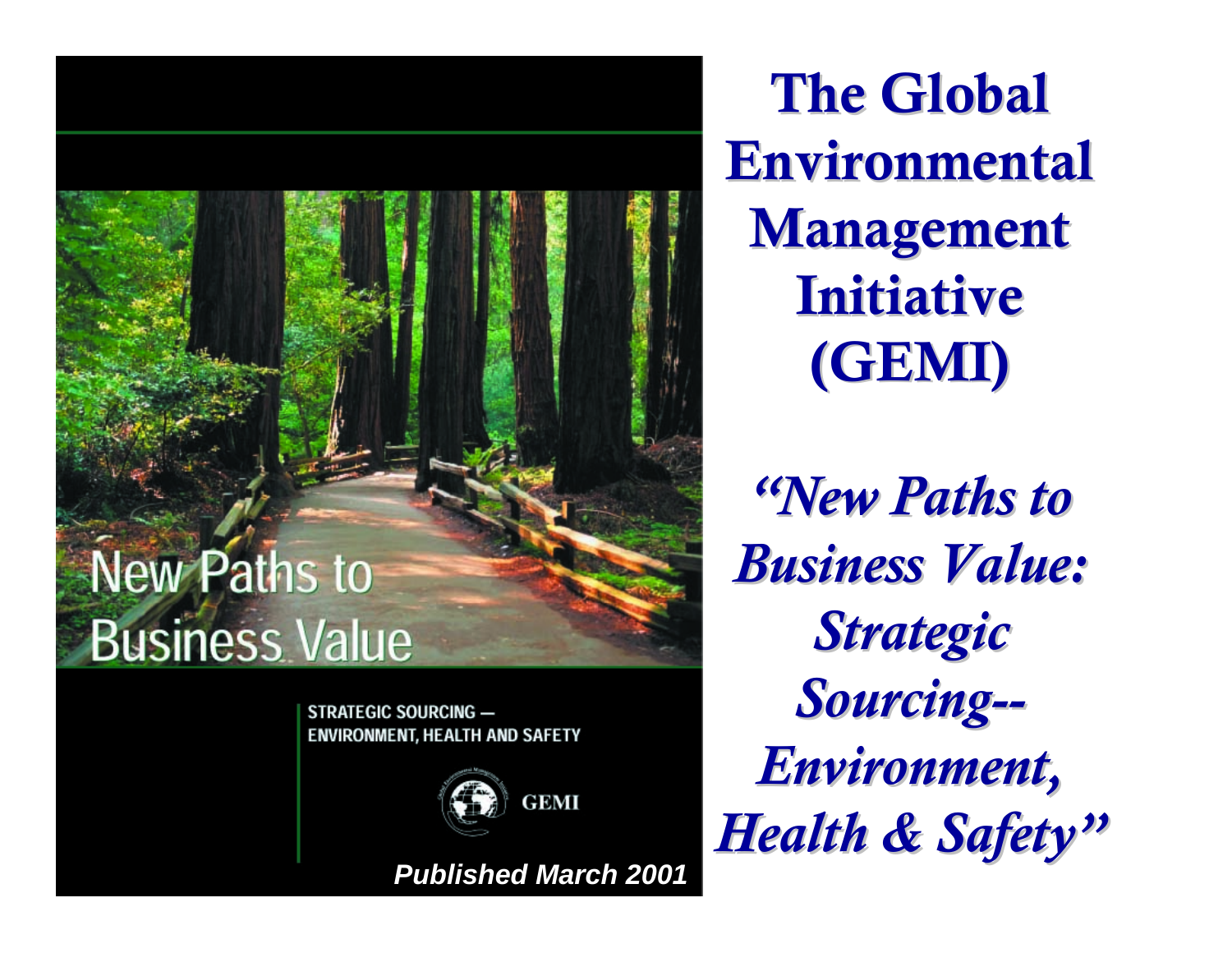## *What is the Purpose of This What is the Purpose of This Document? Document?*

- Explore the importance of EHS issues to procurement decisions
- Show how companies that integrate EHS concerns in their strategic sourcing can create business value
- Show the importance of the creation and expansion of partnerships between EHS and Procurement professionals

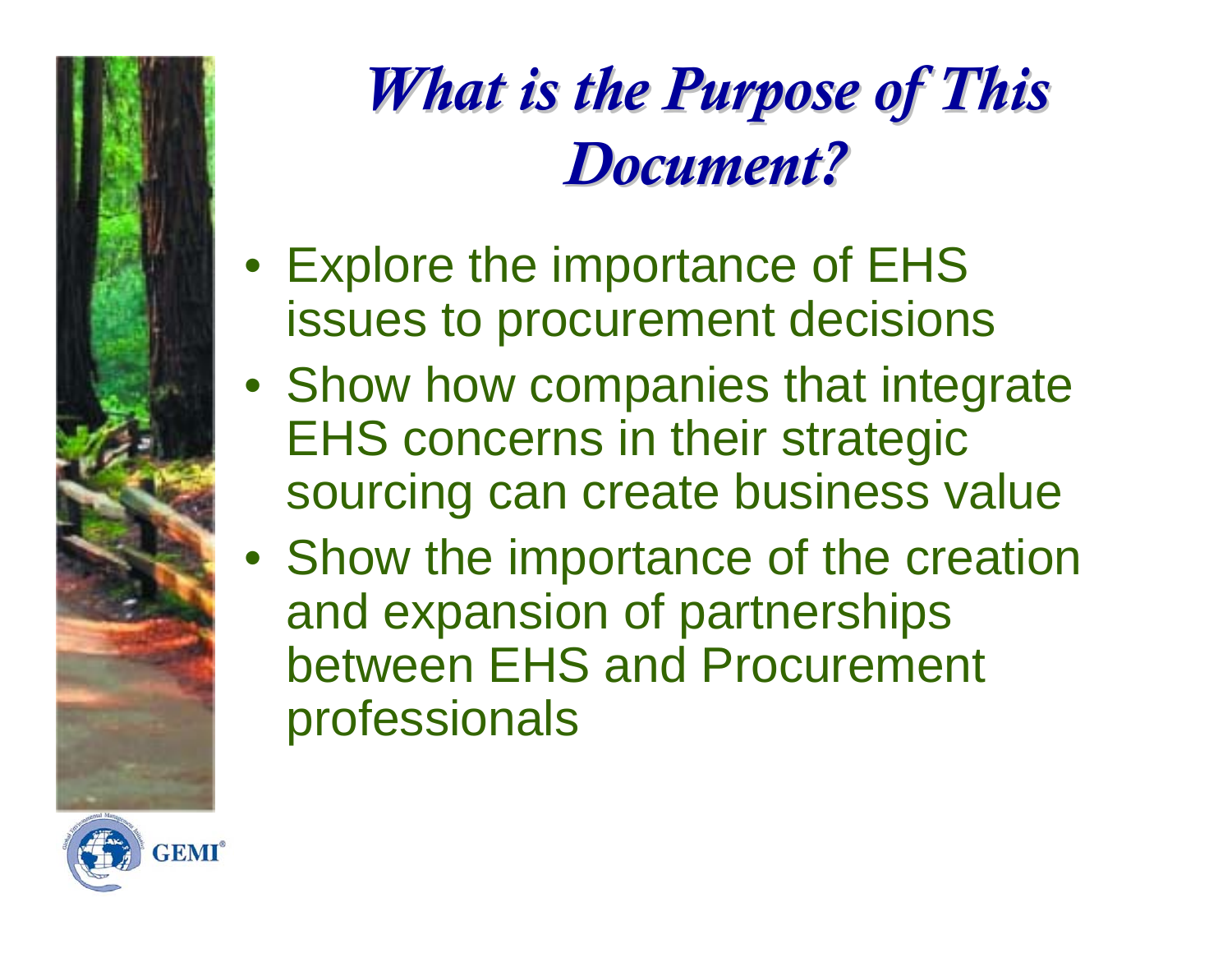

*Key Premises Key Premises*

- Supply Chain management of EHS issues will be increasingly important for many companies
- The potential business value varies, one size does not fit all
- Procurement departments can easily integrate EHS criteria into their existing tools and procedures
- Companies should be careful not to impose unnecessary requirements on their suppliers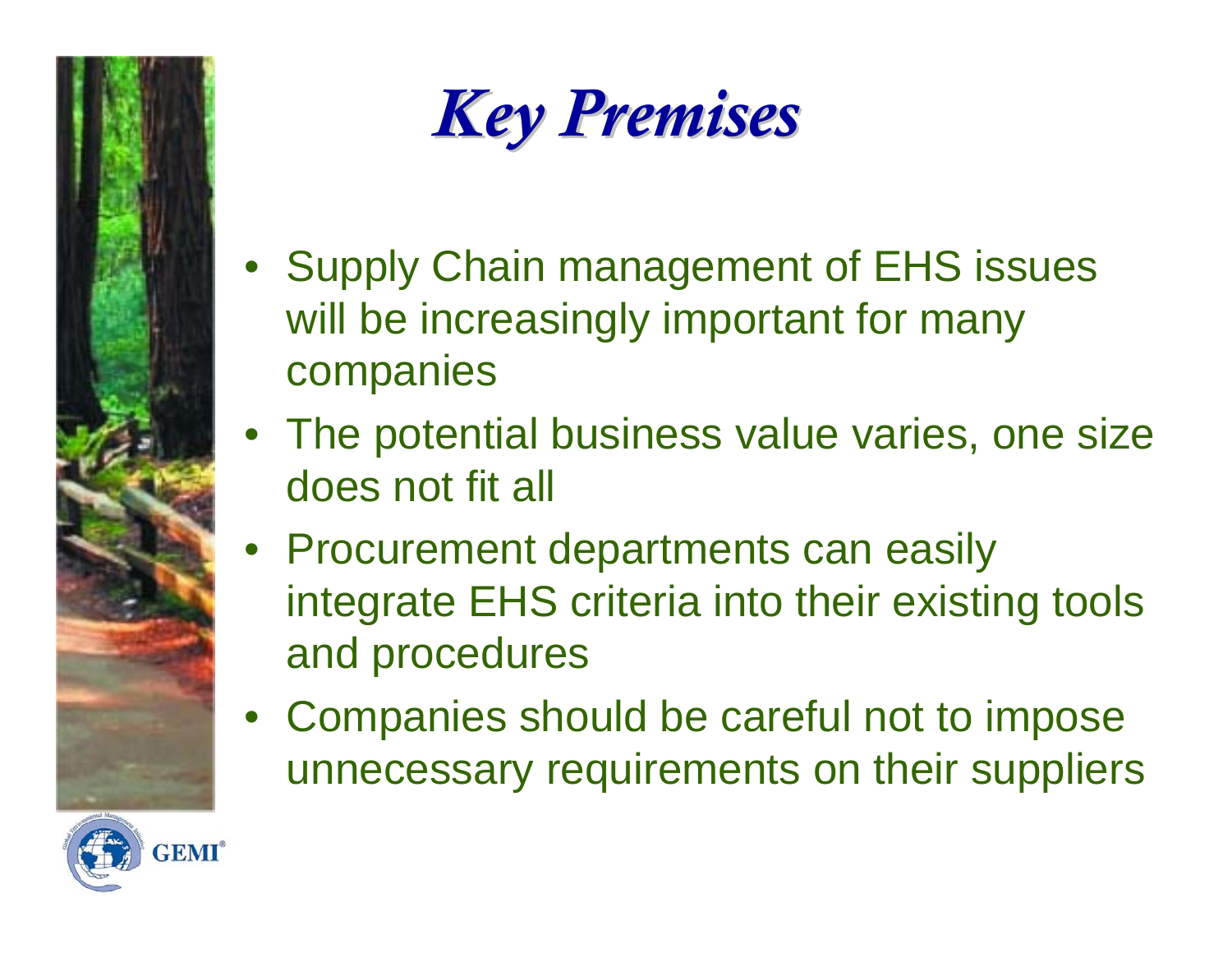

# *Addresses Five Topics Addresses Five Topics*

- Is EHS an important source of business value in my supply chain?
- How can I find untapped value in my supply chain?
- How can procurement add business value?
- • How can I assess and improve supplier EHS performance?
- How can I improve EHS performance through subcontracting?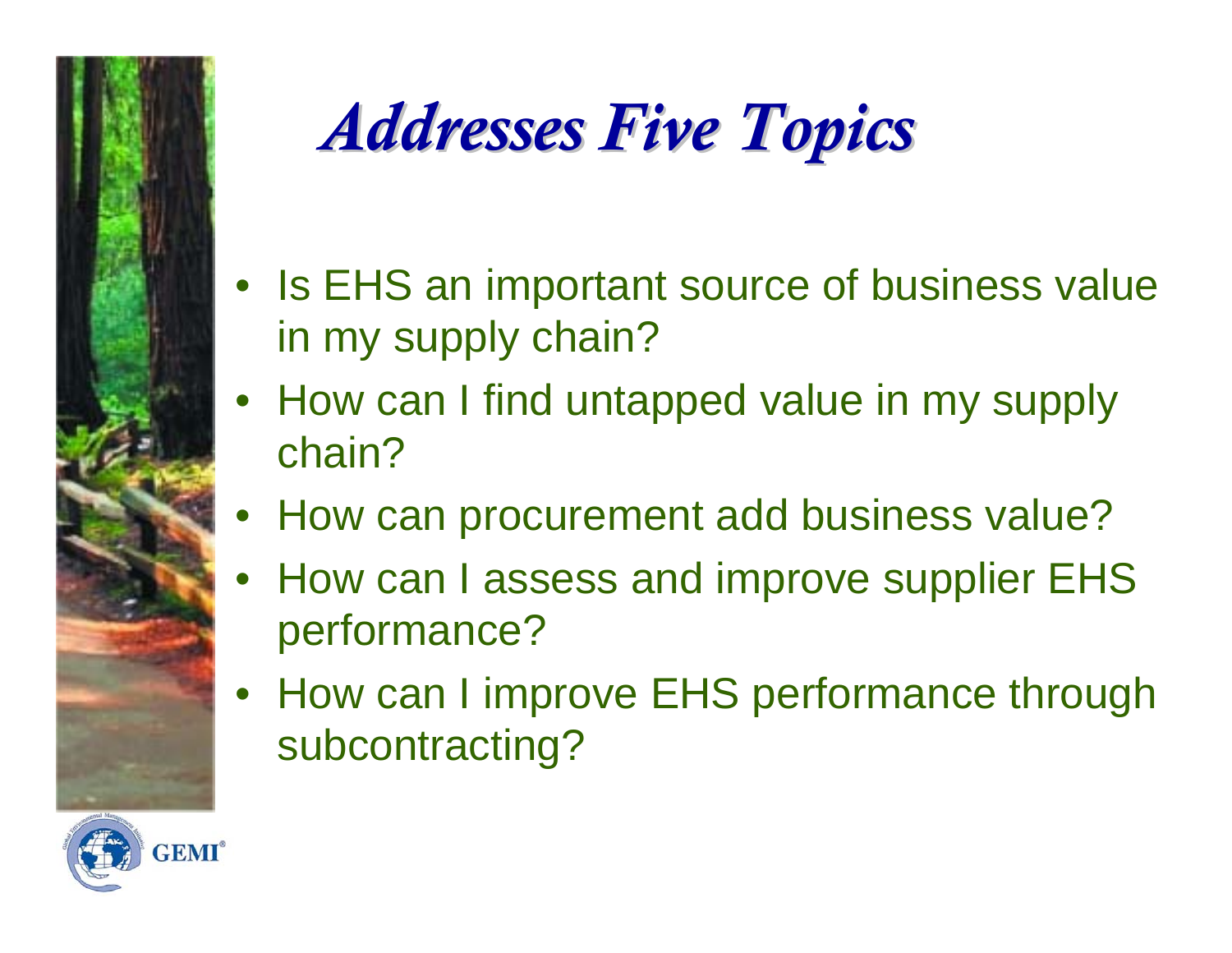

## *The Bottom Line The Bottom Line*

- Enhances business value in the supply chain
- Encourages a selective approach based on supplier-customer relationships
- Provides a practical resource for procurement staff
- Encourages dialogue and collaboration
- Steers companies toward practices that add value
- • Integrates EHS professionals to become a part of the business process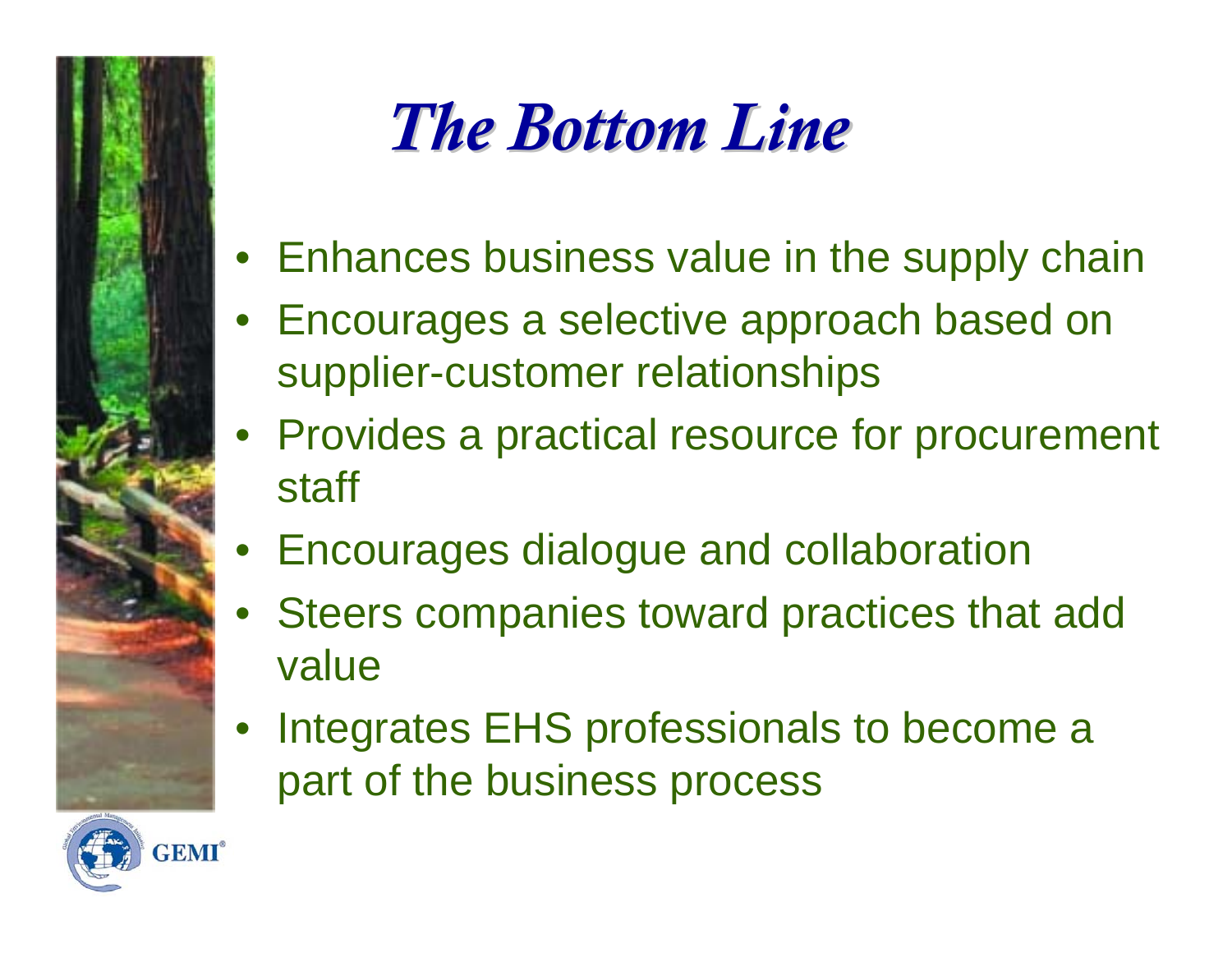# *Trends of EHS Performance Trends of EHS Performance on Procurement on Procurement*

- Growing pressure from customers, advocacy groups, investors and shareholders
- Changing regulatory landscape
- •Expanding definitions of liabilities and risks
- Proactive, strategic procurement
- •**Outsourcing**
- •Supplier consolidation and strategic sourcing

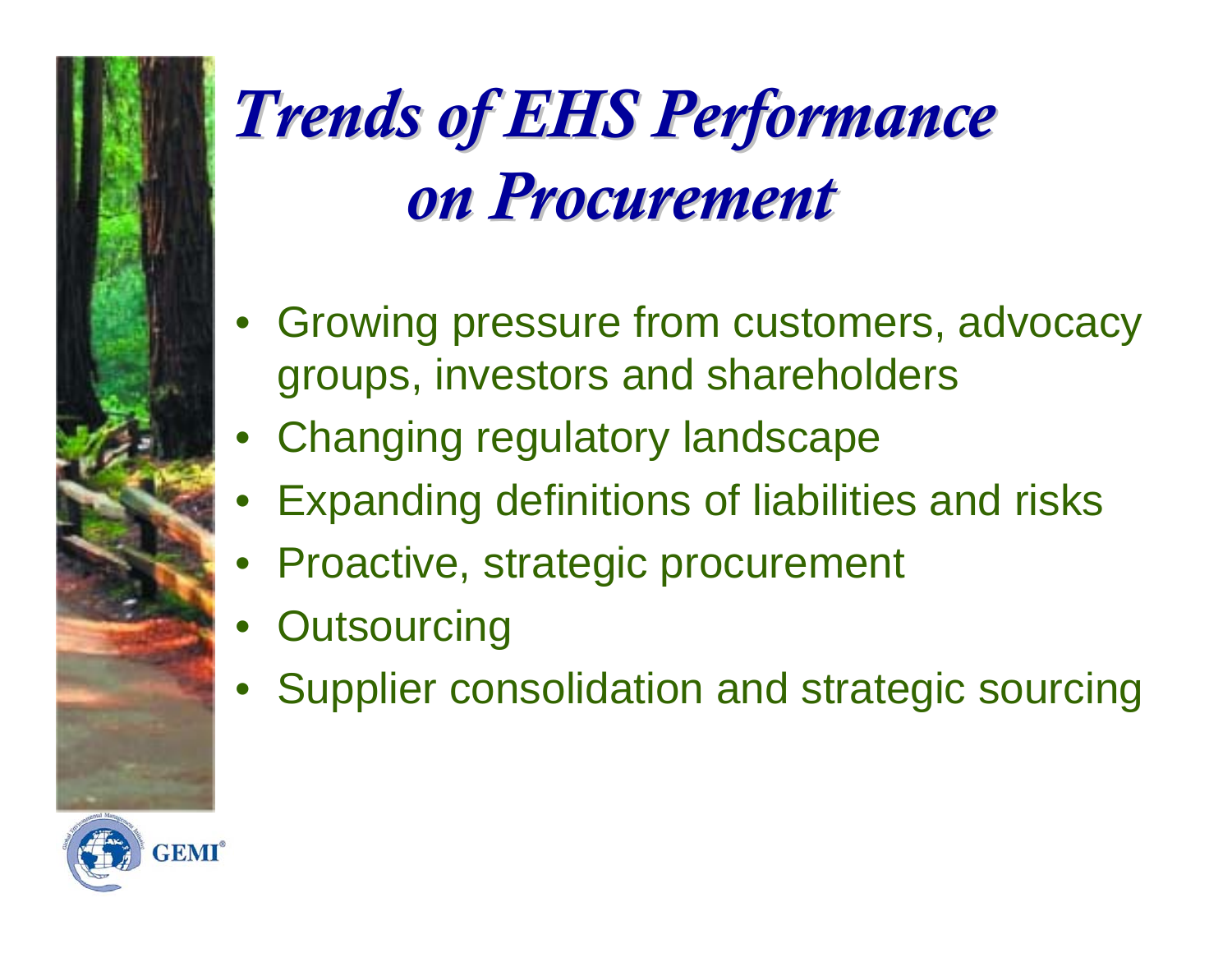## **Four Step Search for Value Opportunities** *Related to EHS Performance Related to EHS Performance*

- What are the significant environment, health and safety impacts of the product or service?
- Which have significant impacts on business value?
- What are the significant business risks and value opportunities at this time?
- What are the top priority initiatives to gain or protect business value?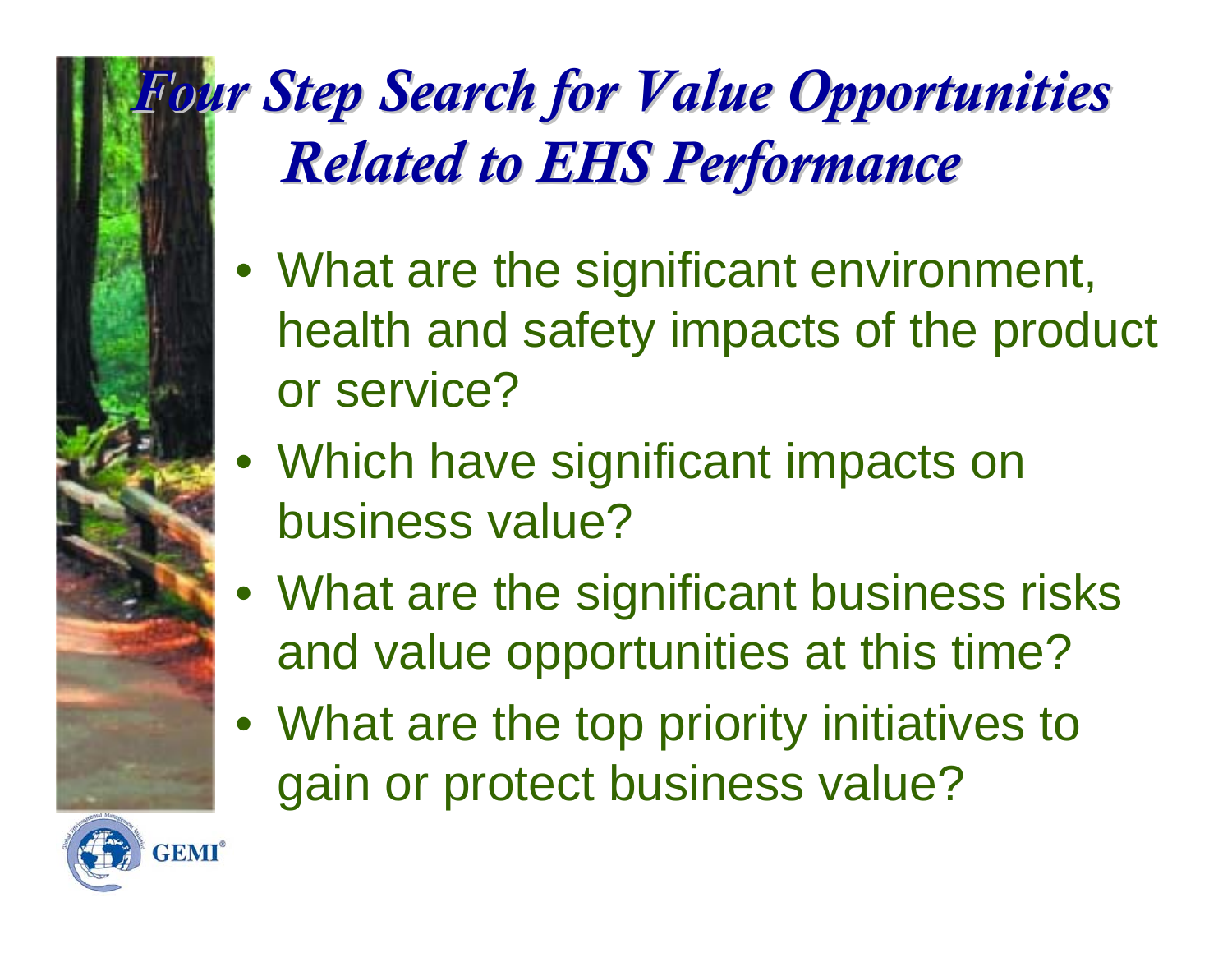## *Case Studies Case Studies*

- *Ashland Inc.* ~ Third Party Providers
- *Halliburton Company* ~ Safety Management for a Service Provider
- *Eastman Kodak Co.* ~ Kodak's Effectively Focused Supplier Surveys
- *Motorola, Inc. & Ashland Inc.* <sup>~</sup> Motorola's Collaboration with Ashland Specialty Chemical Company